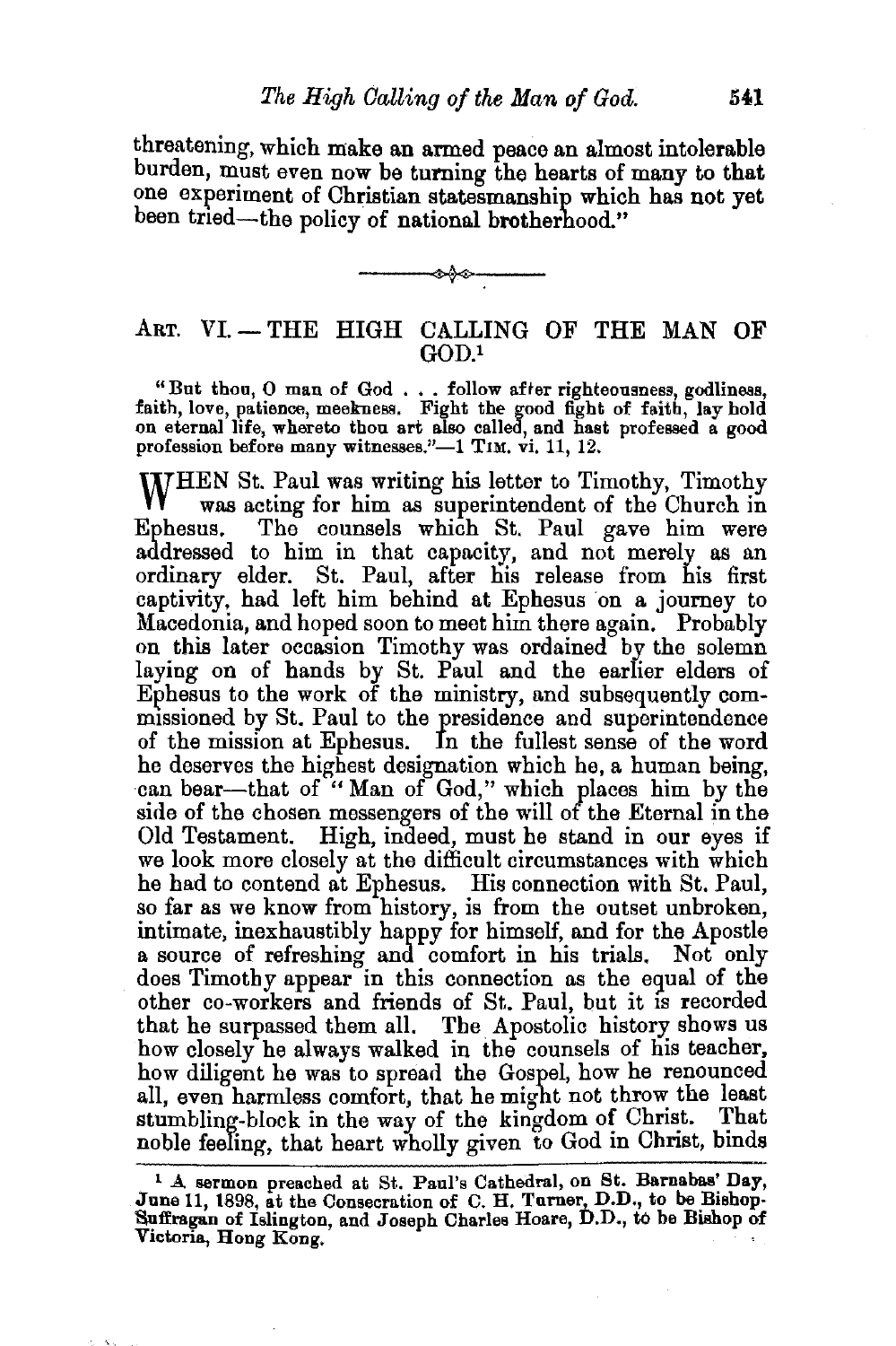him so fast to St. Paul, that St. Paul cannot speak of him except in the tenderest language; he calls him his dear, truly genume son, and commends him with utmost warmth to the love of other communions. Hallowed indeed to us, hallowed peculiarly to all the teachers of the Christian religion (hallowed specially to all called to the tremendous duty of superintendents in the Church of God), is the remembrance of this noble character, the earliest emulator of the great Apostle.

It is to these early days that our thoughts are carried back at the quiet and solemn hour when men of proved worth among the clergy are summoned out of their ranks to the Apostolic duties of superintendence.

It is the fundamental principle of the Christian ministry that it is derived from our Blessed Lord Himself. From Him in every individual case comes the call and the blessing; and from generation to generation the duly-qualified authorities, organized and constituted by His Apostles, set apart those who believe themselves to be so called, ratify their commission, give them their credentials, pray for the communication of the Divine grace, and by the outward and visible sign of the laying on of hands confer on their brother the right to believe that he is entrusted with those special gifts of the Holy Ghost which are needed for his responsible office.

Everyone is familiar with the fact that the name " elder " and "overseer" [or presbyter and bishop] are in the New Testament applied to the same office. Everyone is also familiar with the fact that in the times of the Apostles special men were chosen as presidents of certain Churches. James, the brother of the Lord, presided at Jerusalem. When St. Paul's measure grew too large for his own personal supervision, he appointed such presidents, with powers of ordination. jurisdiction both in . Church worship and over all Church members, including presbyters, and probably confirmation. Timothy presided at Ephesus, Titus in Crete, not improbably Epaphroditus at Philippi, and Archippus at Colossæ. Everyone knows also that· the angels of the Churches in the Revelation were real individual persons; they stand for their Churches. St. John is specially and expressly stated to have appointed bishops from city to city in those very regions; that they were such we have the united testimony of St. Jerome, St. Ambrose, St. Augustine.<sup>1</sup>

If any question the original antiquity of the office, we reply that the transition from the president under the Apostles to the. bishop as distinct from the presbyter is given by St. Clement of Rome. *"The Apostles,"* he says, *"having ap-*

<sup>&</sup>lt;sup>1</sup> Compare "Dictionary of Christian Antiquities," Article "Bishop," p. 211.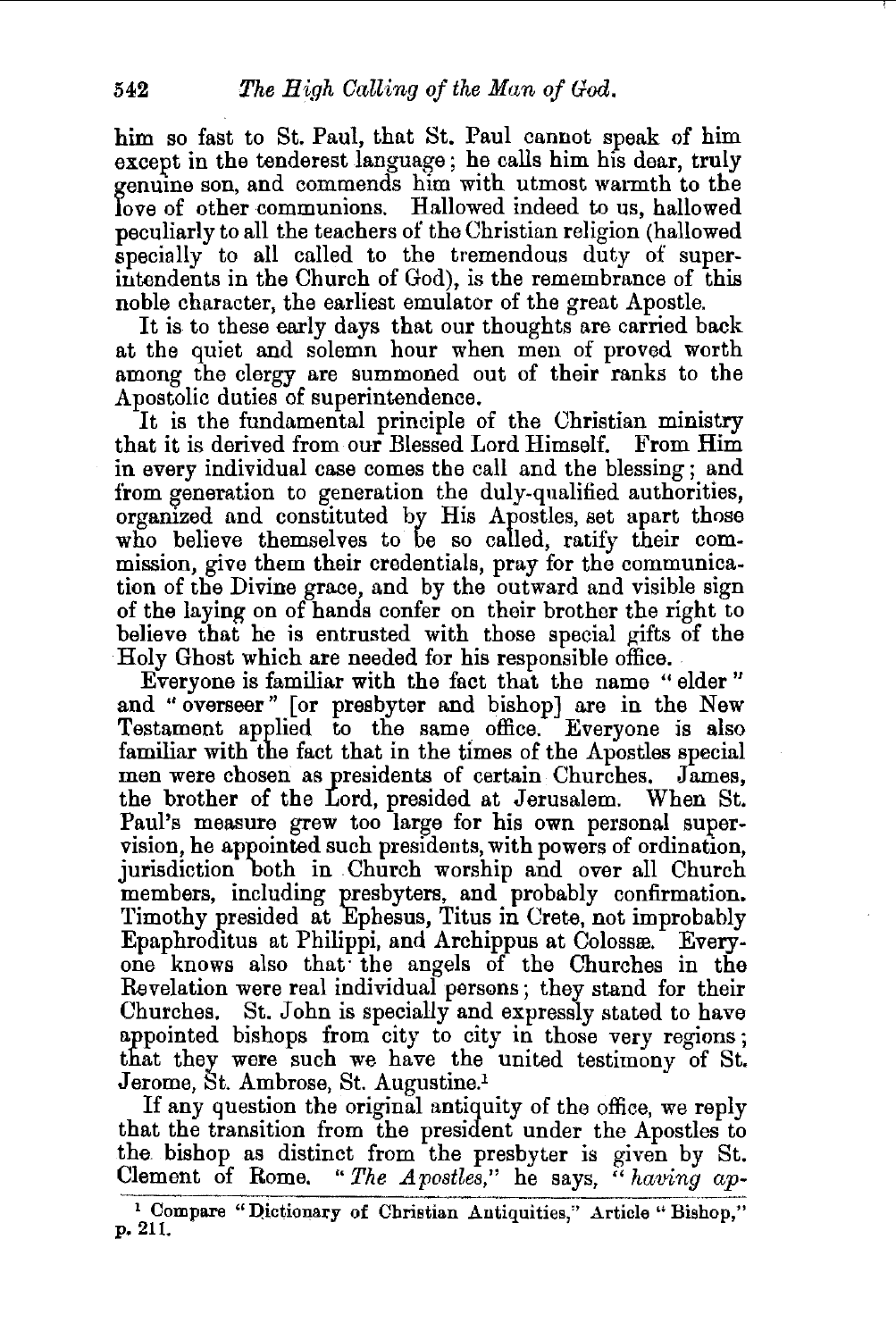*pointed presbyter-bishops and deacons in the several Churches* in the first instance, proceeded, as a further and distinct step,  $in ~order ~to ~ provide ~for ~the~ continuous ~of ~the ~ministry~ without$  $schisms$  or *quarrels, to appoint some further institution, whereby the succession of such presbyters and deacons might be kept up, as first by the Apostles themselves, so after them by other chosen men."*1 In other words, they instituted the order of bishops. And Tertullian says : " *The order of bishops, if referred to its origin, will stand on St. John as its author."2*  And St. Clement of Alexandria describes how St. John, when he returned from Patmos to Ephesus, " *went about exhorting the parts near the Gentiles, in some places with the view of appointing bishops, in others with a view to uniting Churches, in othe'rs to select one of those pointed out by the Holy Spirit."3*  And St. Jerome states that "*John wrote his Gospel last of all*, *at the request of the Bishops of Asia."4* Bishops, in short, in the later sense, are found in every Church whatsoever from the moment that any evidence exists at all. Such evidence points either simply to an actual bishop at the time, or more commonly to such a bishop as in succession to a line of predecessors traced up to Apostles, and with no intimation of such episcopate being anything else but the original appointed and unbroken order. In the case of Antioch, and of Asia Minor generally, this is as early as the first ten years of the second century ; in others, within the first forty years of that century; in others, as Ephesus, Alexandria, Jerusalem, Athens, within the last quarter of the first century itself—that is, either close upon the death of the last Apostle, or within about a quarter of a century of it, or long before it happened. If there had been so great a revolution as the universal institution of a totally new order, it would have been impossible that in so short a space of time it should not only have been accomplished, but also forgotten.

And if you ask for the reasons of the institution, St. Paul regards his delegates as in some sense doing the work of the Apostles.5 St. Clement of Rome and St. Jerome state that the office was originated *to prevent schisms*; St. Irenæus and Tertullian regard it as a safeguard of the faith; St. Ignatius and St. Cyprian dwell upon it as a bond of unity. In the time of St. Jerome, in order to check the presumption of the powerful order of deacons, it was the custom for the Fathers to lay stress on the original identity of presbyters and bishops.<sup>6</sup>

<sup>&</sup>lt;sup>1</sup> Clem. Rom. "Ad Cor.," i. 44. <sup>2</sup> Tertull., "Adv. Marc.," iv. 5. <sup>3</sup> Clem. Alex., "Quis Dives Selvetur," xlii. Opp. p. 959, and in Euseb., "H. E.," iii. 28.

<sup>&</sup>lt;sup>4</sup> Jerom., "Catalog. Scriptt. Eccl.," ix. <sup>6</sup> 1 Tim. i. 3, Tit. i. 5.<br><sup>6</sup> August, "Epist. 19 ad Hieron."; Ambrosiast, in 1 Tim. iii., and in Eph. iv., "Qu. Vet. et Nov. Test.," ci.; Anon., in 1 Tim. iii. 17, in App. ad Opp. S. Hieron.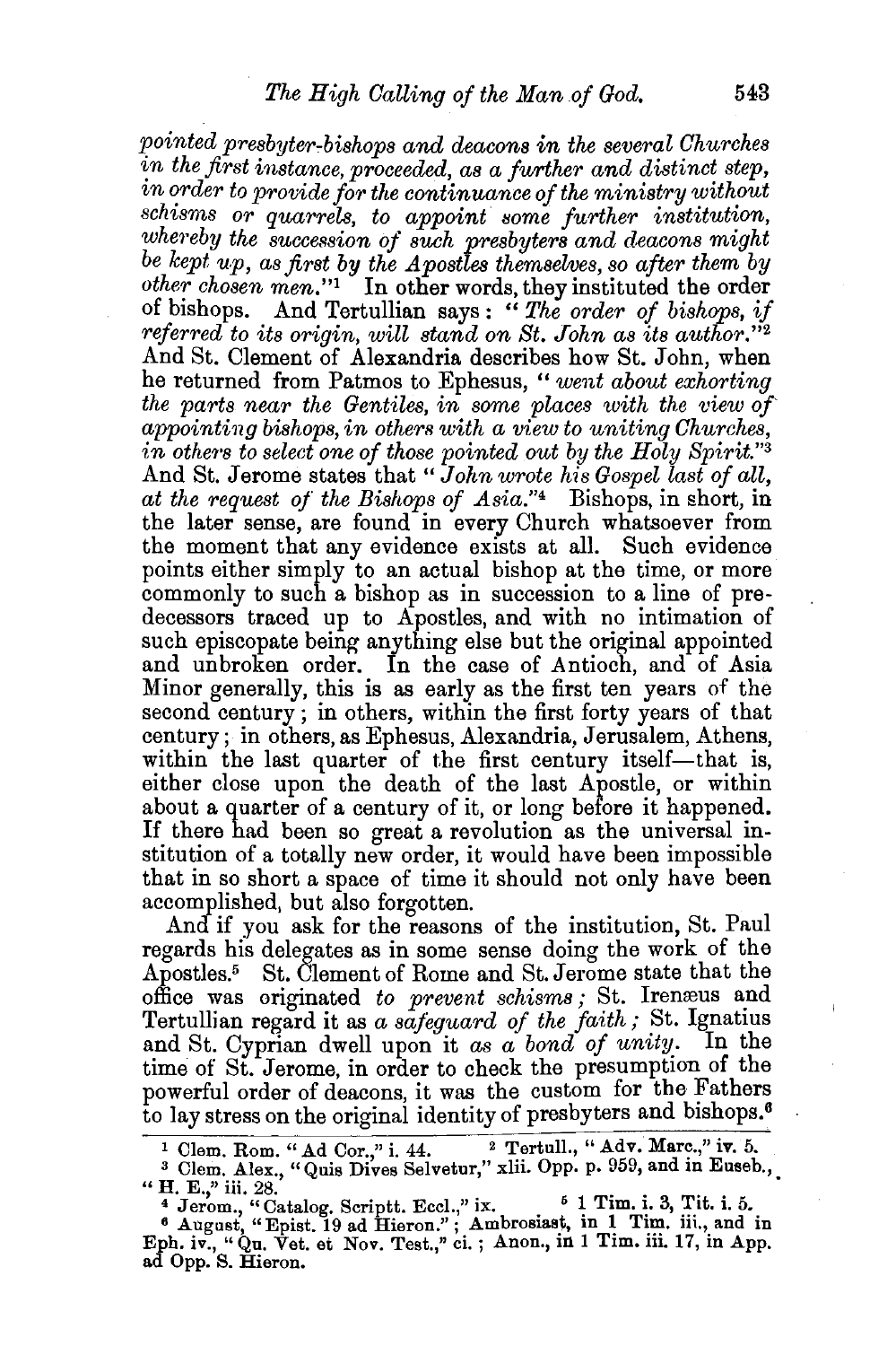"It is to the use of the Church," St. Augustine says," that the appropriation of the name Bishop to the presidential office is to be attributed." *"It is to the use of the Church,"* says St. Jerome, " *'rather than to any explicit direction of our*  Lord, that the particular form of the institution is owed;"<sup>1</sup> asserting at the same time that it was the one absolutely necessary preventive of schism, and, in effect, that the Apostles had established it as such; and also that presbyters, whatever else thev could do, could not ordain.

If you ask what was the original matter and form of the *ordination* of bishops, it was from the beginning the laying on of hands, accompanied necessarily by words expressive of the purpose of the act, but by no mvariable and universal formula claiming Apostolic authority. Other rites, added as time went on, cannot claim to be either Apostolical or universal, and pertain, therefore, to the solemnity, not to the essence of the rite. The only other ceremony in episcopal ordination which has any appearance of a claim to universality, but which is not traceable before the third century, is the laying of the Gospels on the head or the neck and shoulders of the bishop to be ordained. The rubric in the Apostolic Constitutions runs thus: *"Silence being made, let one of the chief bishops stand with two others near the altwr* ; *let the other bishops and presbyters pray in silence; let the deacons hold the Holy Gospels open on the head of the bishop to be ordained; and let the chief bishop say."2* In the same way in the year 398 the rubric of the Fourth Council of Carthage directs : " *Where a bishop is ordained, let two bishops place and hold the Book of the Gospels over his head and neclc, and*  while one pours over him his blessing, let all the other bishops *present touch his head with their hands."* This is now represented by the delivery of the Bible into his hands by the Archbishop. As to the words, Pope Innocent III. declared that *the Apostles appointed no form; that it rests, therefore, with the Church to appoint such a form* ; *and that apart from Church authority, any 'WO'rds whatever, adequate to the purpose, would suifice.* In the ancient and in the Greek Church the words are these: "The Divine grace appoints *such a one to the office of a bishop.*"<sup>3</sup> In the Western Church, before the eleventh century, the words were not an imperative declaration, but in the form of a prayer. It is only from the eleventh century that the Western Church has adopted the form, *"Receive the Holy Ghost."* Probably it would be . difficult to surpass in beauty and impressiveness our present

<sup>1</sup> St. Jerome," Diet. of Christian Antiquities" (Bishop), p. 213. 2 "Constit. Apost.," viii. 4. 3 "Sym. 'l'hessal."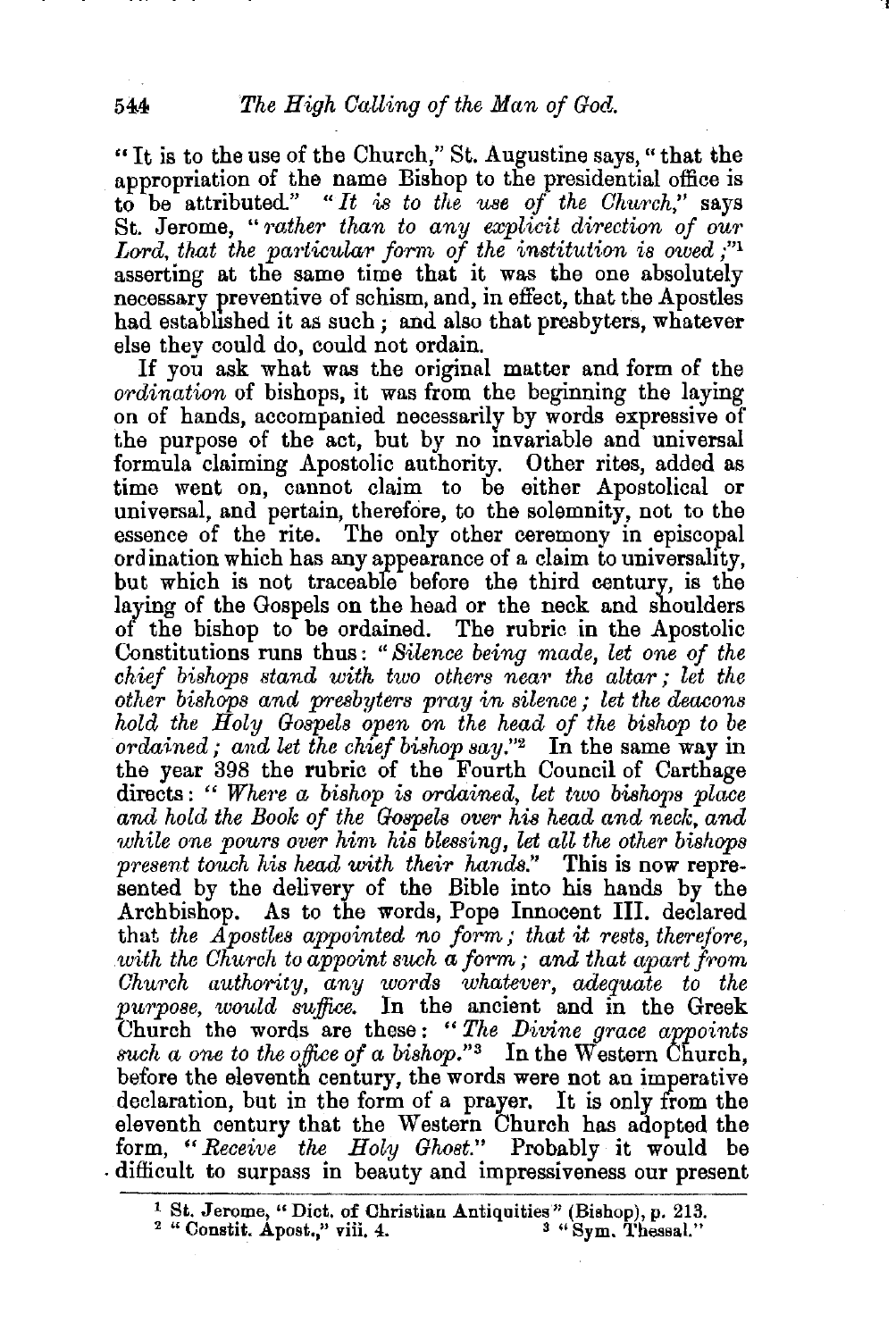office. Bishop Magee, after his consecration, which was only in Whitehall Chapel, remarked : "I have been thinking how impossible it would be in the present day to find anyone who could compose such a service. The man who drew up that service had a conception of what was suitable to such an occasion which seems wanting now."

Among the duties of the bishop the first was that of ordaining.<sup>1</sup> This he did with the help of his presbyters.<sup>2</sup> Next that of confirmation.<sup>3</sup> At an early date oil, hallowed by the bishop, was used for the same purpose.4 With regard to the Sacraments, as there was a bishop for every town, it was regarded as his duty to celebrate them, and all authority for others to do so came from him.<sup>5</sup> For the same reason, that there was a bishop in every town, to him belonged specially the right and the duty of preaching. $6$  The Council of Ticinum in 850 threatened deposition to all bishops who did not preach at least on Sundays and holidays.7 The council *in Trullo* at Constantinople in 691, while deposing bishops who preached outside their own dioceses without permission, enjoined all bishops to preach every Sunday, and, if possible, every day.<sup>8</sup> In regard to discipline, the bishop took the lead, generally with the help of the presbyters, and often with that of other bishops. 9

In the latter part of the third century the principle of a bishop to every town was causing an enormous multiplication of the order. On the coast of Palestine alone there were no less than 17 or 18.10 A subordinate order of rural bishops was therefore instituted, first in Asia Minor. These are like our modern suffragan bishops. They are first mentioned in the East at councils in the year 314, and continued to exist there until the ninth century, when they were supplanted by another office.<sup>11</sup> They, also, must have been enormously numerous, for St. Basil had 5012 of them in his diocese alone.

ean. vii. The Concil. Tiein.," A.D. 853, can. v.<br>
<sup>8</sup> "Concil. in Trullo," A.D. 691, canons xix., xx.<br>
<sup>9</sup> Coteler, "Ad Constit. Apost.," viii. 28.<br>
<sup>10</sup> Bingham, "Orig. Eccl." ix. 28. Originally there were more. In the compass of sixty miles in Latium there were between 20 and 30 *(Ibid.*, 9, 5, 5). In the fourth century there were 400 dioceses in Asia Minor  $(Ibid., 9, 2, 4)$ . At the time of the Vandalic persecutions, Victor Uticensis says there were in the Proconsular Province of Africa 164

bishops.<br><sup>11</sup> "Dict. of Christ. Antiq." (Chorepiscopus), p. 354.

12 Bingham, " Orig. Eccl.," iii. 93.

<sup>&</sup>lt;sup>1</sup> "Can. Apost.," i., ii. "Concil. Carthag.," iii., A.D. 397, can. xlv.  $2$  "Concil. Carthag.," iv., A.D. 398, canons ii., iii.; 1 Tim. iv. 14.

<sup>&</sup>lt;sup>3</sup> "Const. Ap.," iii. 16. <sup>'4</sup> "Concil. Carthag.," iii., A.D. 397, can. xxxvi.<br><sup>5</sup> "Ignat. ad Smyr.," viii. ; Tertull., "De Bapt.," vii.<br><sup>6</sup> Possid., "Vita S. Augustini," v.; "Concil. Hispal.," ii., A.D. 619,

can. vii. *7* "Concil. Ticin.," A.D. 853, can. v.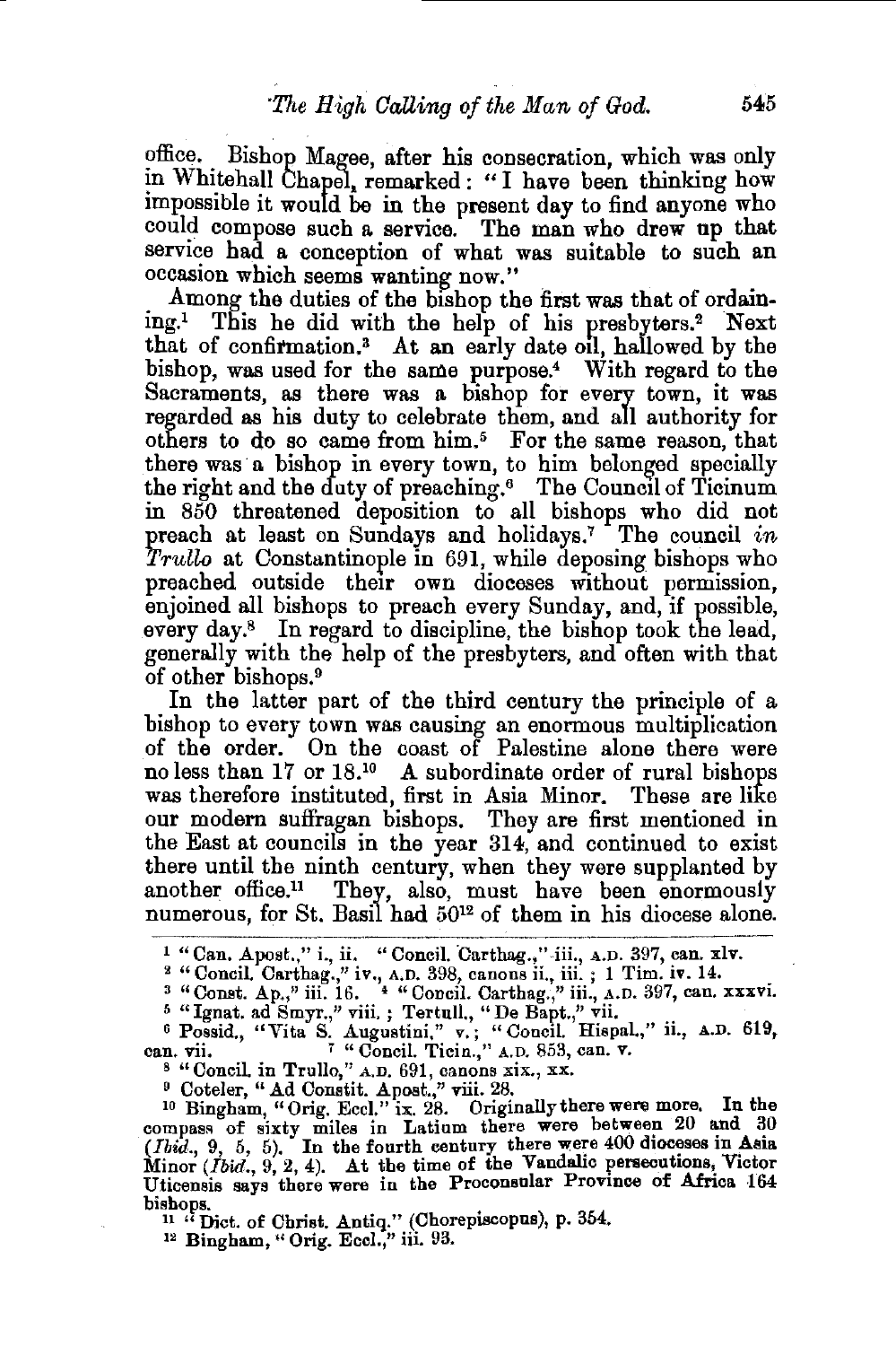In the West they appear first at a council in 439, but were extinguished by the Popes in the tenth century, and, as in the East, merged in another dignity. They derived all their authority from their diocesan ; they confirmed ; they ordained to minor orders. In the Middle Ages such offices were performed by honorary bishops, *bishops in partibus* as they were called. The arrangement of suffragan bishops under diocesans The arrangement of suffragan bishops under diocesans in England was due to the Reformers and to Henry VIII., and for a time they were very considerably used. The revival of the office in our own day has met with universal welcome.

Such is the office, my brothers, to which you are this day set apart—one to a foreign diocese of surpassing interest, the other to a suffraganship which could not be exceeded in importance. In spite of appearances, such as are suggested by recent newspaper topics, it is difficult to find a time in the history of England when the bishops were treated with more genuine and sincere respect, when the Church of Christ had more penetrating effect on the life and manners of the people, or when its chief officers had a nobler opportunity as leaders of all that is good, wise, reasonable, and true. But it is not of such matters that I wish to speak to-day, but rather of your own thoughts on joining the rank which contains multitudes of the most glorious names of the Church of Christ in every age and every country, the rank which bequeathed to ns the creeds and the best of our theology, the rank of those who have given their lives, and many of them their blood, for the life of the Church, the rank of those who throughout the Church have by their prayers, their authority, their faith and their office, handed on the gifts of the Spint to those new recruits in the various orders of the ministry, who have been worthy to receive them. Bishop Wilberforce, in writing to his brother<sup>1</sup> to preach his consecration sermon, said : " *Take the nwre spiritual view of the ministry* ; *its one work to testify of Ohrist, and converting souls through the might of His name* ... *give me such an address as I need to stir me up to believe, to be humble, and watchful, and laborious for souls !"* What mingled feelings must be yours this day! How unworthy you each feel for the high responsibilities of this tremendous calling which summons you to be, in a higher sense than others, ambassadors for Christ ! How your mistakes, your follies, your weaknesses, your inconsistencies, your sins, come crowding upon your memory, and make you doubt if you are really worthy to be reckoned holier and wiser than other men ! Be comforted by the assurance that such have been the thoughts of all the truest of those

<sup>&</sup>lt;sup>1</sup> Archdeacon Robert Wilberforce, "Life of Bishop Wilberforce."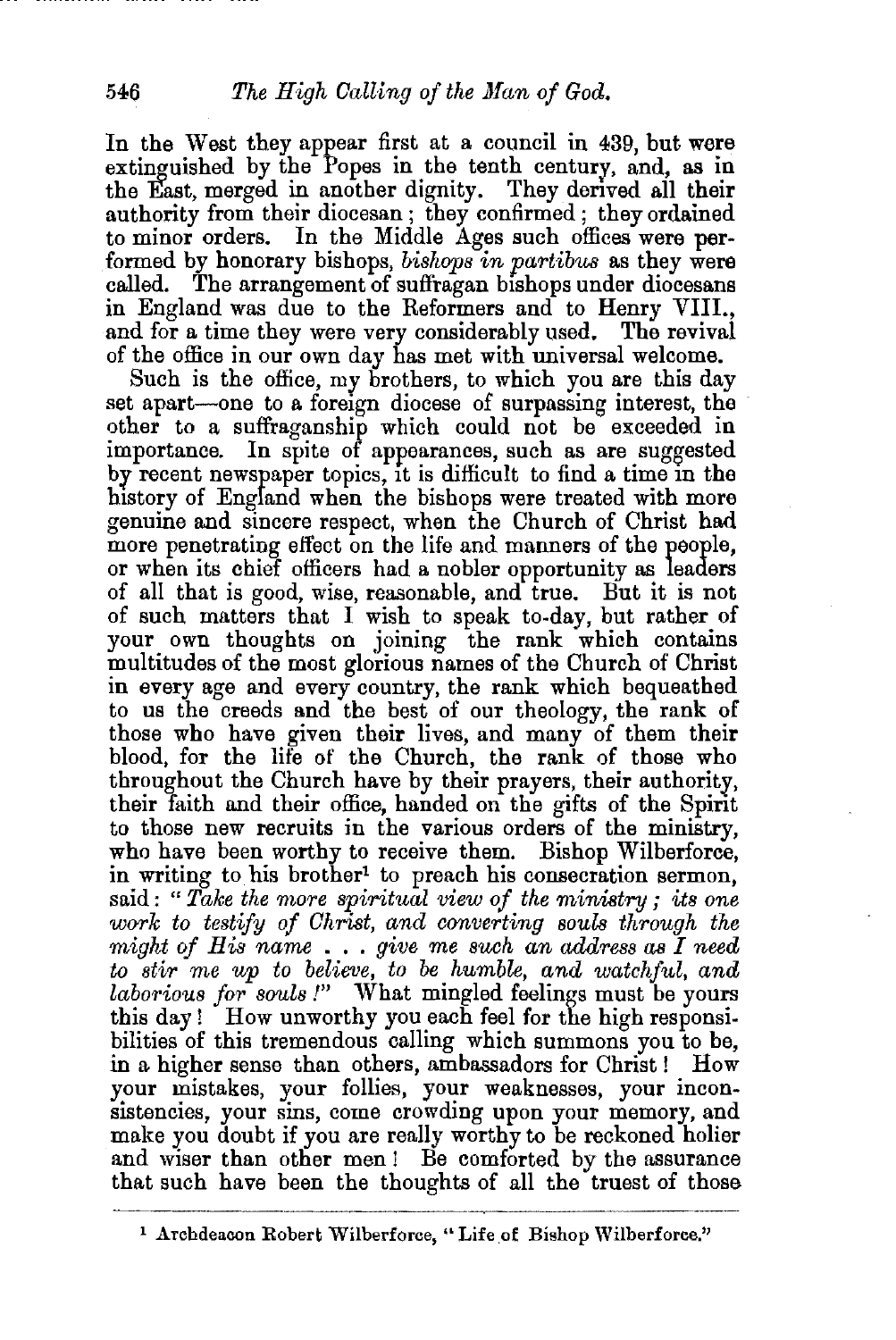who have been summoned to serve God in this eminent capacity. Archbishop Sumner, when leaving Bow Church after his confirmation as Primate, was asked by a bystander for his blessing. "Pray for me, my friend," was his answer, *"for I far more need your prayers."* ·

A. more famous Archbishop1 of recent times, in preparing for his consecration, wrote thus : " *0 Lord, give me strength*  and spirituality to use this time as I ought. . . . Give me *strength to conquer my temptations. How difficult do I find it to secure proper time in the morning* ! *Lord, give me*  energy for this, or the most precious time for my soul's improvement, for bracing it to meet the trials of the day, will be frittered away. Let me dedicate myself afresh, O Lord, to *Thee.* . . . *In this new sphere give me more than ever the spirit of prayer, the spirit of holy meditation, the spirit of* holy zeal, the spirit of right judgment, the spirit of Christian boldness, the spirit of *Christian meekness.* Grant that the *insidious trappings of worldliness may not impede my heavenly course.*" And after his consecration he wrote: " $\check{0}$ *Lord, malce me to realize the greatness of the office which has*  devolved on me. Hear me and quide me, weak and stained *with sin as I am, through Jesus Christ our Lord.*" And in the same way, after his consecration, Bishop Wilberforce wrote : 2 *"The first great necessity seems to 1ne to be to maintain a devotional temper* ; *the first great peril, secularity. To guard against this by self-examination, and, above aU, by living in prayer. Remember that to serve God, in His way, and through His grace, is all. Now, trusting in God's help, without which I well know by my own experience that all* attempts at spending time devotionally are utterly vain, I *resolve as my universal rule, when not hindered by illness or* some *impossibility*, to secure at least one hour before breakfast *for devotional exercises. Next, as my great fear is acting*  with an eye to men and myself rather than God, I resolve often *·to set my conduct and principles in the light of the coming day, and try thus to form the habit of ading under God's eye.* ... *God numbers the bishop's absent or idle days;* Satan always busy, evil always sowing; the good fainting; *time passing; men dying; Christ coming.... My object,*" he repeats, " is to serve God in His way. All else in $differential: all around the media for this. For this *how*$ *'Wast crectted and redeemed. This is heaven. To serve anything else is hell. Lord, teach me,"* he cries, " *to love Thy serv,ice !"* 

<sup>&</sup>lt;sup>1</sup> Archbishop Tait. See "Life," by Benham and Davidson.<br><sup>2</sup> "Life of Bishop Wilberforce."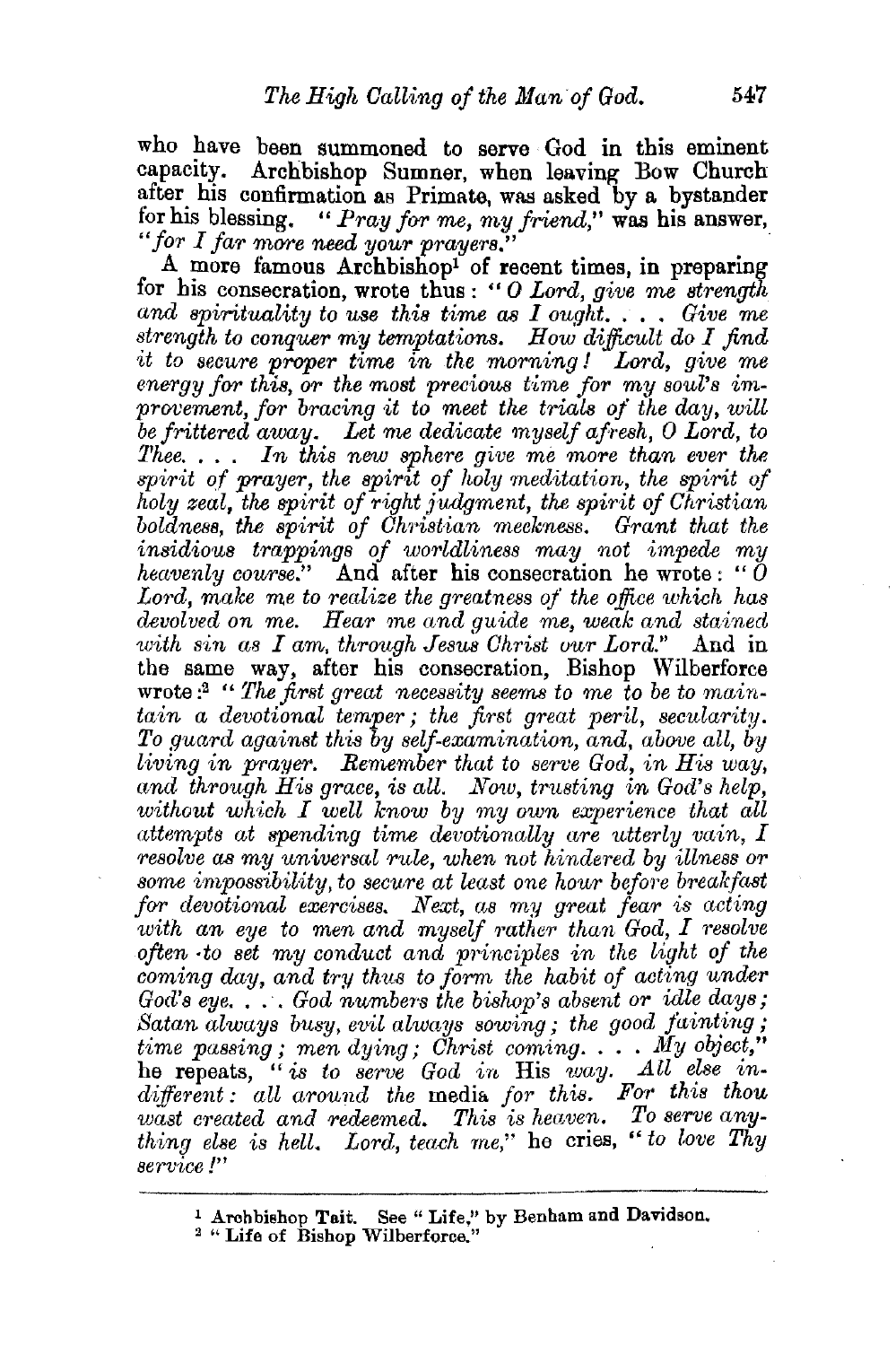Such experiences might be multiplied from the private thoughts of great bishops. They are commentaries on the text : " *Thou, 0 man of God* . . . *follow after righteousness, godliness, fitith, love, patience, meekness. Fight the good fight of faith, lay hold on eternal life, whereto thou art also called, and hast professed a good profession before many witnesses.''* 

My brother, and close friend of twenty-one years, you will be thinking to-day of our old master, Bishop Jackson, and his fruitful, saintly life of method, courage, firmness, and activity. Something of what St. Paul was to Timothy he was to yourself. You will remember how the secret of his power lay in the fact that he was indeed a *"man of God,"* distrustful of himself, relying upon the Almighty and His Word, deeply sincere in faith, zealously assiduous in prayer. You will remember how, whenever he was at home of an afternoon, he would retire to his room for an hour; and intercede for his clergy one by one, deanery by deanery, from the roll of the diocese. Much you will have learnt also from his successors, with both of whom you have been associated. To be a true *"man of God* "-that is the imperative requirement for episcopal work: in the midst of all distractions and bustle, business, and flyings here and there, and compliments and flattery and obsequiousness, to strive daily and continuously for *"righteousness, godliness, faith, love, patience, meekness."*  Meekness might not have been thought requisite as a quality for a ruler; but how needful it is  $\frac{1}{2}$  what a necessary antecedent to grace ! How notable a quality even in our Lord ! There is no Christian virtue which ought not to shine with reinforced light in a bishop.

You are going to a district of London that has many needs. All London is lacking in Christian life and character. Its rapid expansion, the torpidity of the Church of fifty years ago, the multiplicity of incitements to irreligion and indifference, have thrown 1t far back in these respects. Its churchgoers are comparatively few, its communicants, alas! still fewer. North London has many difficulties as well as East, its clergy many discouragements. You are summoned to be an inspiring force to your brethren, to rouse them, to plan for them, to call on others to help them in their dire struggle for funds, to give them the benefit of your own long and wide and most useful experience. You have not the responsibility of taking much of a line of your own, for you are in all things dependent on your diocesan, who gives you your commission; you will work for him, and not for yourself; but your practical opportunities will be unbounded. You will know the weak places, and strengthen them; you will spur energy and enthusiasm;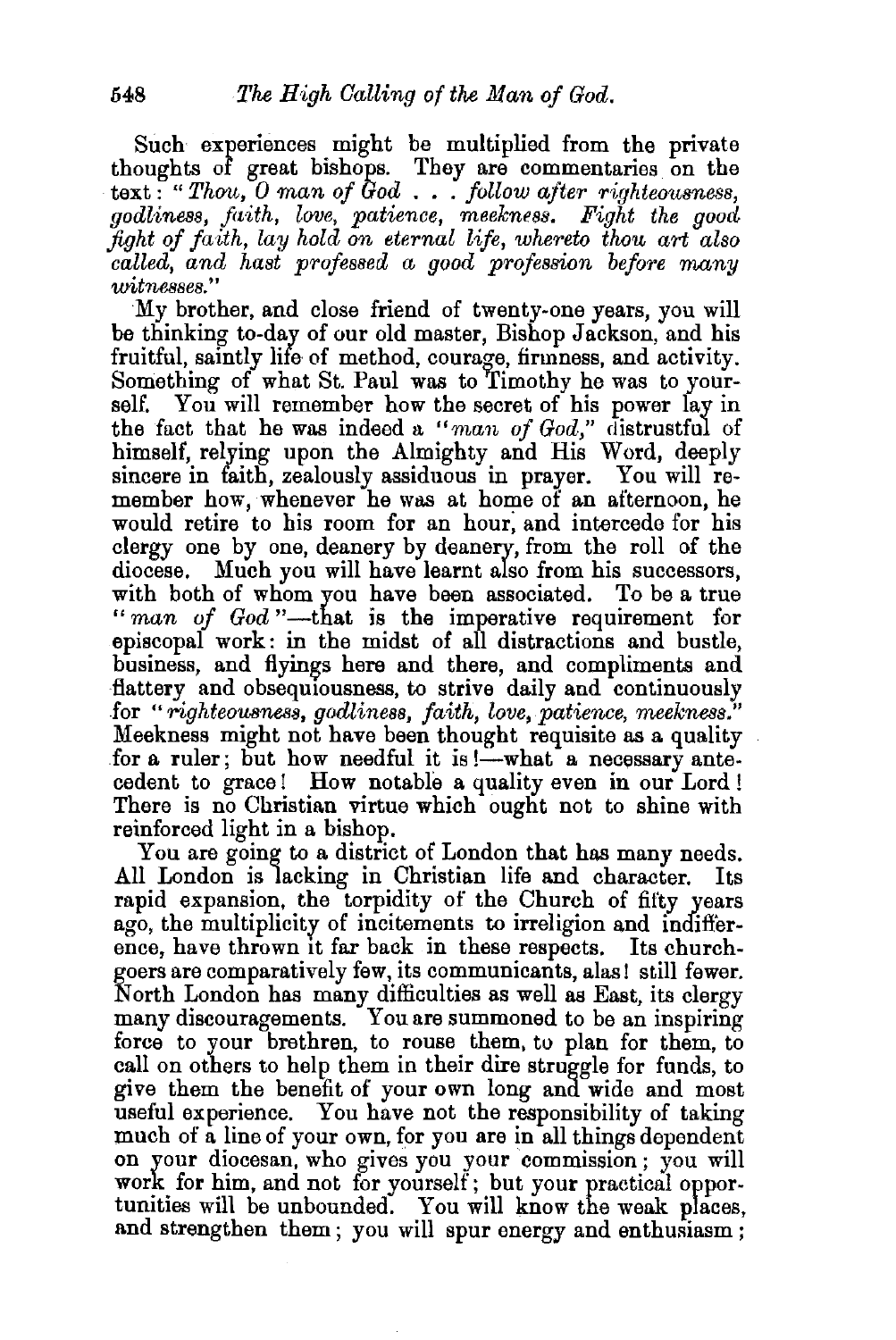you will join with your brother-suffragan in calling on the rich to do their duty; you will initiate many a wise scheme, and guide many plans to success. For the worldly dignity of your office you will care little, for you will remember how our Master warned us : *"Be not ye called Rabbi: for one is your Master, even Ghrist; and all ye are brethren.*  And call no man your father upon the earth: for one is your Father, which is in heaven. Neither be ye called *masters: for one is your Master, even Christ. And he that is greatest among you shall be your servant."* 

And you, my brother, who are shaming some of us at home by devoting your life to the heathen in the ends of the earth. for you we have words of most cordial affection and esteem. You have told us at a recent gathering of the Church that it is twenty-four years since you attended a certain annual meeting of the Church Missionary Society, and you remember how you went back and knelt in your room. You recall writing on the fly-leaf of your Greek Testament the dedication of yourself for missionary work. That was twenty-four years ago, and you have now had twenty-two years' experience of that work. You told us that you could only say this—that if you had to live the twenty-four years over again, you could wish for nothing better, nothing happier, than the life of a missionary ; that you do believe yourself that it is the greatest privilege and the greatest honour that God puts upon poor sinful men. You are now called to lead, and to show that Hong Kong must not only be made an impregnable fort for the empire, but a central citadel of enlightenment. for a third of the whole human race. The Nestorian tablet proves that Christianity was introduced into China by the vigorous Assyrian Church of Kurdistan 1,350 years ago. The Franciscans arrived towards the close of the thirteenth century, the Jesuits early in the seventeenth. It was not till 1807 that the first British missionary, Dr. Morrison, set foot in China. The translation of the Bible was completed in 1818. The Church Missionary Society began work there in 1845. There are now 1,977 missionaries of reformed Christianity, including the wives, or 1 to 193,000 people. About a million heathen die in that country every month. Of the 982 great cities in ten of the provinces, 908 are without a missionary ; but there are strong encouragements. In 1842 the number of communicants in these missions was 6; in 1865, 2,000; ln 1896, 70,000. At Fuh-Kien, the baptisms in 1887 were 286 ; in 1897, 753; the baptized Christians were 3,000, compared now with 7,000; the total adherents were then 6,000, and are now close on 17,000. One of the secretaries who lately visited the place wrote that *in no part of India or Japan*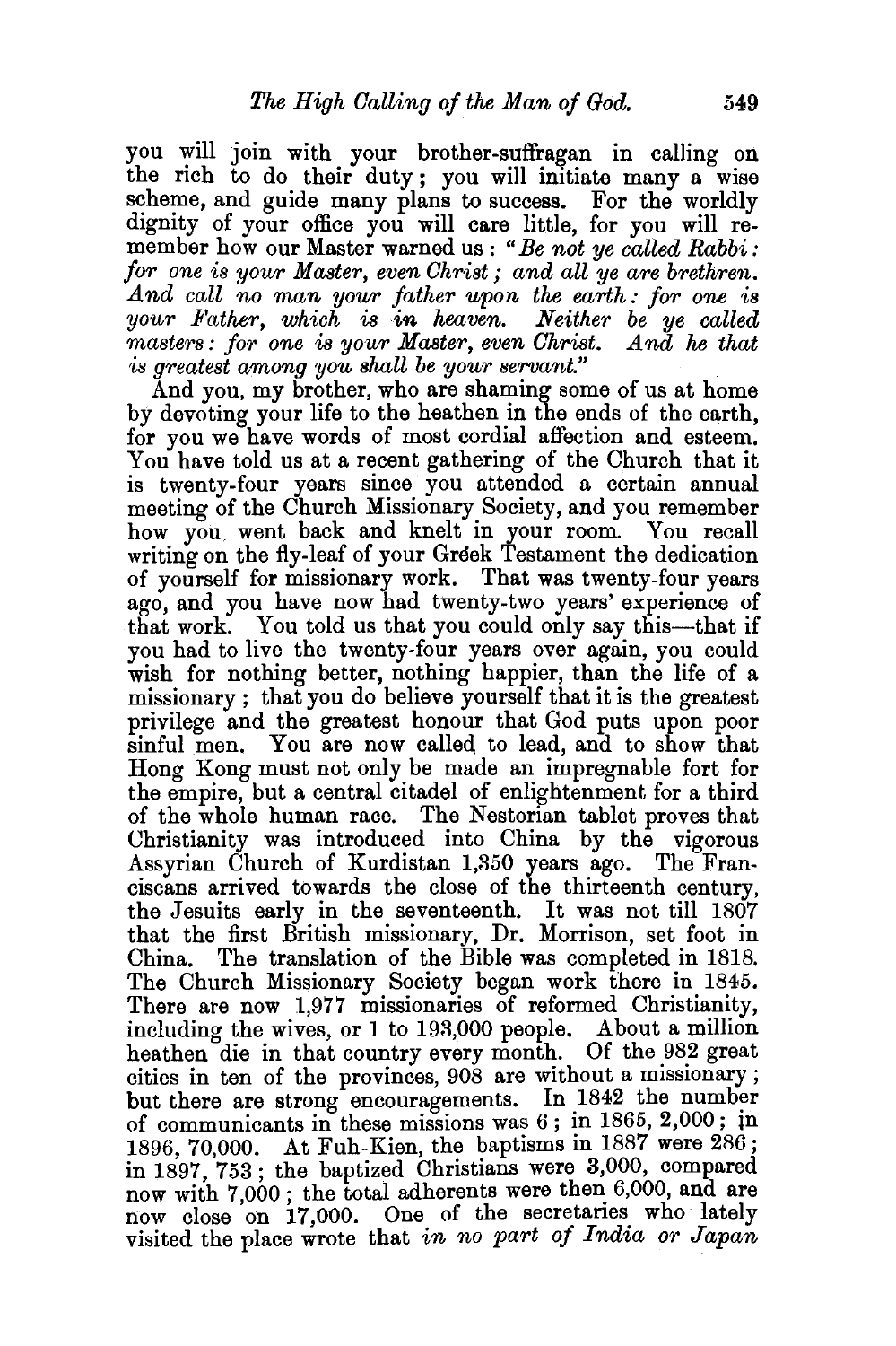*had he ever seen anything at all to compare with the aggressiveness of the native Christians. Inquirers were being brought in by the score every week by the converts themselves.*  May God give you power and health for so vast and promising a. work!

*Fight the good fight of faith, lay hold on eternal life, whereto thou art also called.* That is the atmosphere in which both of you must live-the reality of the unseen spiritual world; the transitoriness and preparation work of this. " The things that are seen are temporal; the things *that are not seen are eternal."* 

*Thou hast professed a good profession before many witnesses.* For twenty-eight years, my brother of Islington, you have been merged in the public life of the Church in London, and your fidelity in principle and practice has been unswerving. We can hardly doubt that that loyal servant of the Church, the former Treasurer of Guy's Hospital, is somehow conscious of what is befalling you this day, and that he is adding his prayers to ours. Him, too, we remember as among your witnesses, the chief Gamaliel of the Church of England of our day, the late Dean Vaughan, who prepared you for your Orders, and to whose list of many episcopal pupils you are this day adding another. Two of them will be among your consecrators.<sup>1</sup> And you, my brother of Hong Kong, represent a name and a tradition held in deep respect by all English Churchmen. Your father,<sup>2</sup> too, a true and vigorous servant of God, if such there ever was, whose name multitudes bless as the human means of their spiritual life, who witnessed your self-dedication to preaching to the heathen, would greatly rejoice this day at your call to be a leader in the Christian warfare.

Leaders! that is what we want-men of true heart, unselfish devotion, absolute self-denial, unfaltering courage. Divine wisdom, inexhaustible patience, tender sympathy, and soaring faith. Such men have well been described; and the description is surely truest of the truly Christian Bishop and man of God:

> Servants of God !--or sons<br>Shall I not call you ? because Not as servants ye knew Your Father's innermost mind,—<br>His, Who unwillingly sees One of His little ones lost :<br>Yours is the praise, if mankind Hath not as yet in its march Fainted, and fallen and died !

<sup>&</sup>lt;sup>1</sup> The Bishops of Winchester and Peterborough.<br><sup>2</sup> Canon Hoare of Tunbridge Wells.